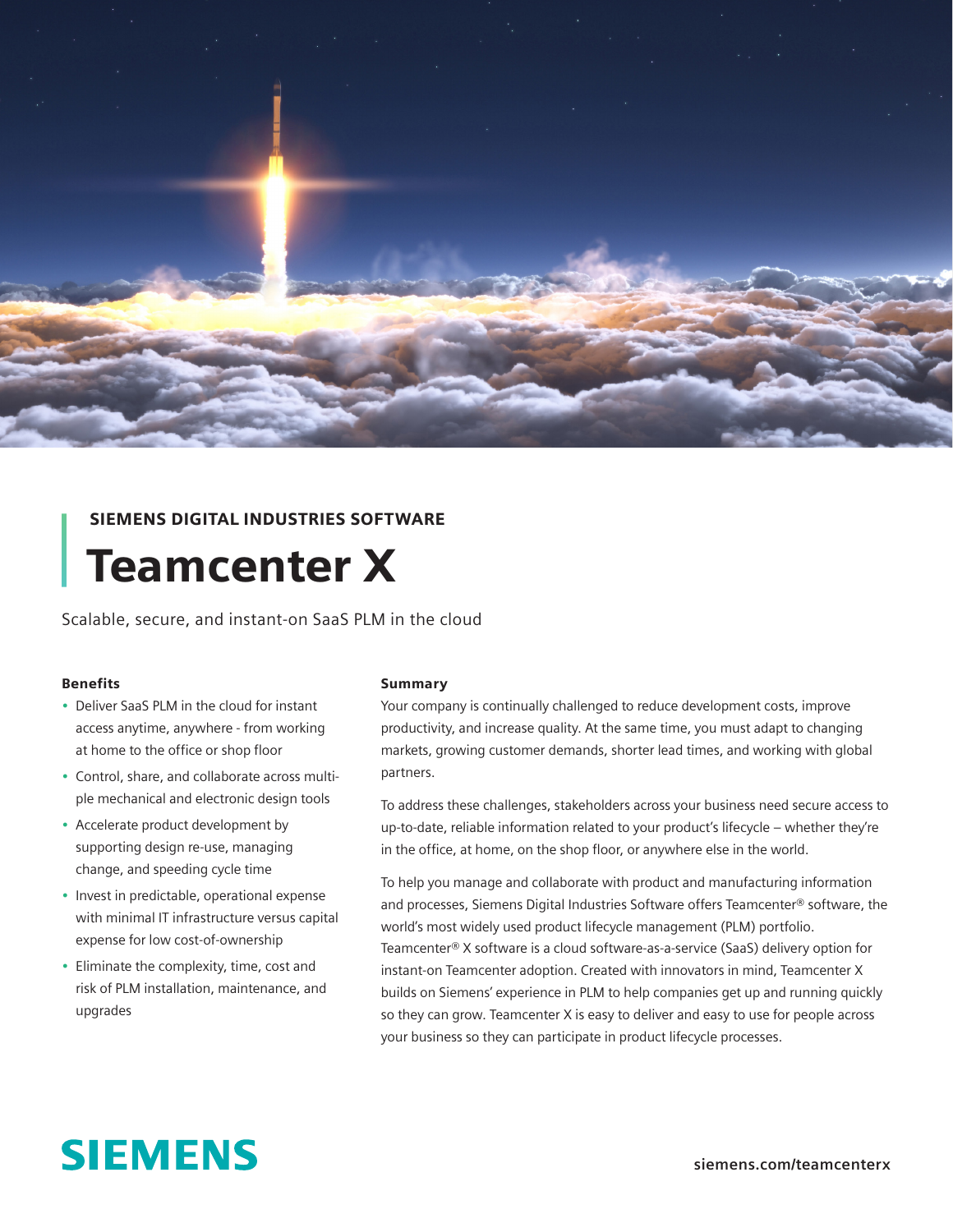#### Benefits *continued*

- Provide future-ready, modern cloud platform that eliminates technical barriers and helps you work smarter with the latest technology and cloud microservices
- Streamline product development and manufacturing processes with internal and external stakeholders
- Create a multi domain bill of material (BOM) that can be extended to manufacturing



Teamcenter X provides instant-on access to preconfigured PLM capabilities with an easy user experience based on common industry best practices. Teamcenter X helps you manage and share information, accelerate your product-related processes, and successfully manage your most precious asset – engineering knowledge.

Teamcenter X allows users who work from home, the office or anywhere else they can connect to the internet to securely access product lifecycle information and easily collaborate on processes across the business. With Teamcenter X, you can immediately realize the benefits of PLM.

#### Modern, scalable cloud SaaS delivery

Teamcenter X delivers modern cloud technology and a wide range of scalable cloud solutions with years of industry expertise built in. Teamcenter X helps companies of all sizes quickly realize value, without the information technology (IT) resources traditionally associated with PLM deployments. Companies now have the convenience of choosing from preconfigured engineering and business solutions that deliver immediate results with the option to add more capabilities as their business needs grow.

By choosing preconfigured cloud SaaS delivery, you can reduce the costs of consulting and maintenance. All the operations and maintenance for Teamcenter X, including upgrades to keep you running with all the latest software enhancements, are managed by Siemens. The flexible SaaS financial model (operational expense versus capital expense) includes setup, administration, operations management services and upgrades to get you up and running quickly and cost-effectively for a fast return on your investment.

The Siemens-managed SaaS environment is built on an enterprise-grade cloud infrastructure from a public cloud provider, which includes security, compliance, and support for global organizations. The cloud infrastructure is housed in data centers and designed to satisfy the requirements of the most security – sensitive customers. The cloud infrastructure puts strong safeguards in place for customer privacy and data loss risks.

#### Superior PLM user experience

Teamcenter X enables collaboration across locations for users who work from home, the office, or anywhere else.

All it takes is internet access to securely access product information and easily collaborate on processes across the business. The easy-to-use, easy-to-access web client is ideal for anyone across the business who needs access to product information and processes.

For your design teams, Teamcenter X can be hosted within the MCAD and ECAD design application so designers can easily access Teamcenter X without opening a new application or window for PLM.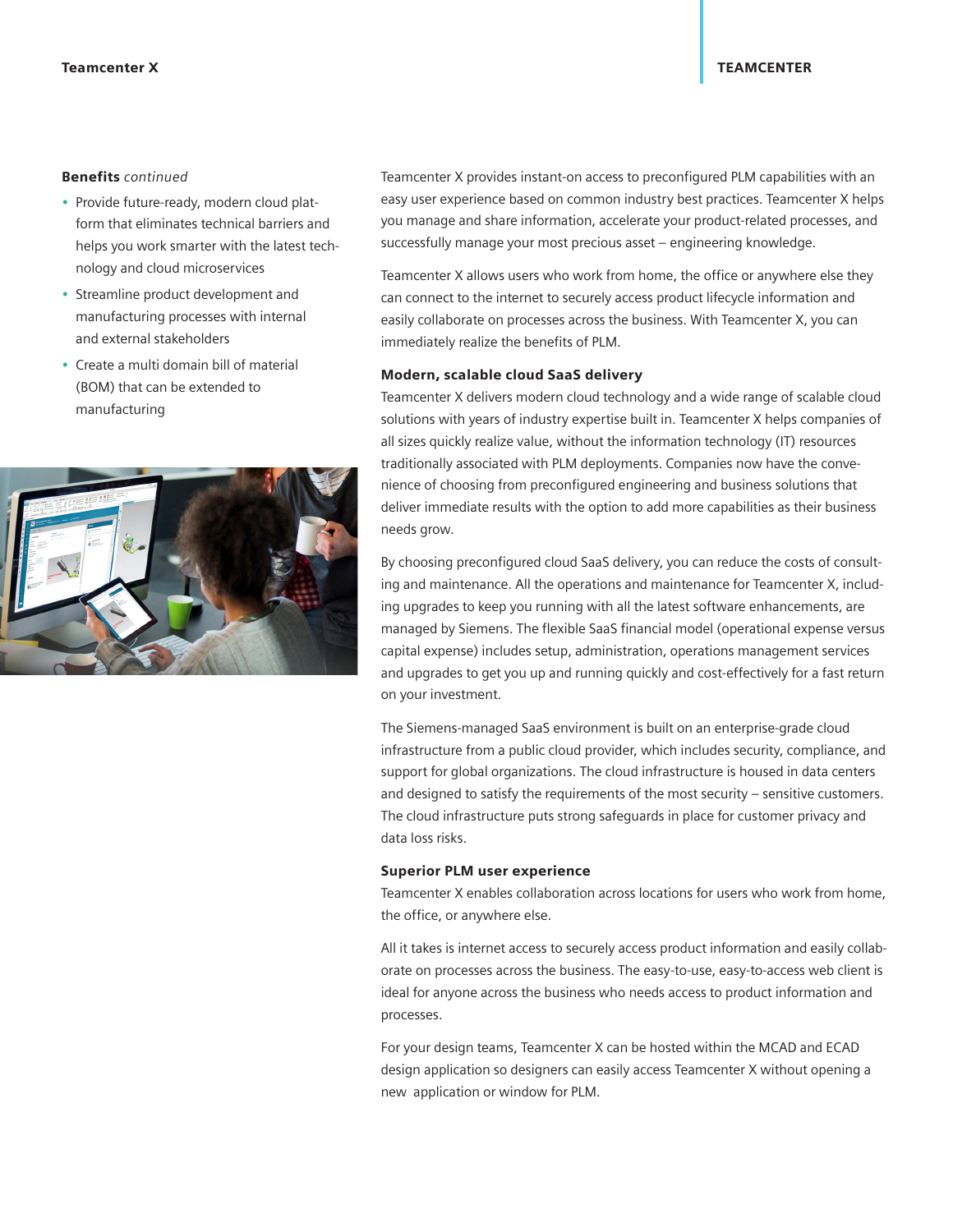For everyone else, Teamcenter X provides a simple web interface that is easy to access and use; and easily adaptable to specific user needs.

#### Discover PLM essentials that grow with you

#### Engineering process and data management

Teamcenter X improves engineering productivity and efficiency to accelerate product development by bringing together mechanical and electronic designs in one PLM system. Design teams can keep their designs in sync while sharing information and collaborating on changes. And, by automating your engineering change, validation, and approval processes you can speed cycle time and improve product quality.

Teamcenter X provides mechanical computer-aided design (MCAD) data management for your design teams to create, manage, and re-use native design data from MCAD systems in a single secure environment. Users can work together across MCAD tools with multi-CAD collaboration.

Electronic computer-aided design (ECAD) teams can increase productivity by integrating disconnected design flows, managing all your design, fabrication, and assembly data, enabling you to share data across multiple domains. Teamcenter X enables you to leverage your ECAD part library and make it available for use across multiple ECAD tools to help reduce product cost and facilitate environmental compliance.

- MCAD data management
- ECAD data management
- Multi-CAD collaboration

#### Bill-of-materials management

Teamcenter X includes bill-of-materials (BOM) management, so you have a single source for all the parts, components and assemblies that make up your product. When both mechanical and electronic designs are managed by Teamcenter X, you can create a multi-domain BOM to provide a more comprehensive view of the product to stakeholders across the business.

• BOM management

### Business-wide and partner collaboration with CAD-neutral visualization

Teamcenter X supports the JT™ data format standard for CAD-neutral visualization so designs can be shared, marked up and interrogated by people across the business.

Partners that do not use Teamcenter X can also collaborate on designs. Partners, customers, vendors and suppliers can download the JT2Go viewer free of charge, which allows them to review designs with view, markup, measure, section, etc.

• CAD-neutral JT visualization

#### Document management

You can use Teamcenter X to manage all product-related documents including those created with Microsoft Office and Adobe, along with MCAD and ECAD designs to extend the use of PLM to users outside of the engineering department. Product-related documents include technical publications, process sheets, customer requirements, manufacturing setups, test specifications or any other documents that you may want to manage.

With Microsoft Office integration, you can even interact with product information and workflow processes directly from familiar Office applications.

- Manage Microsoft Office documents
- Manage Adobe PDF files
- Manage other document types ( TXT,GIF, MSG, HTML, etc.)
- Microsoft Office integration

#### Manufacturing process and data management

With Teamcenter X, you can start fast to address your manufacturing needs across the digital enterprise. You get support for collaboration with key manufacturing and engineering stakeholders throughout your organization using best practices that have been preconfigured into easy to use solutions. It ensures continuity of manufacturing information and knowledge reuse within and outside your organization to support planning, design, and simulation processes. You can get your products to market faster and reduce risk of errors by connecting design and manufacturing engineers, facility planners, shop floor users, partners and other suppliers.

- Enable information flow across planning, simulation, and design
- Connect to manufacturing authoring applications (Line Designer, Process Simulate, Fixture Planner, Manufacturing Process Planner)
- Collaborate and exchange data with your suppliers and end customers